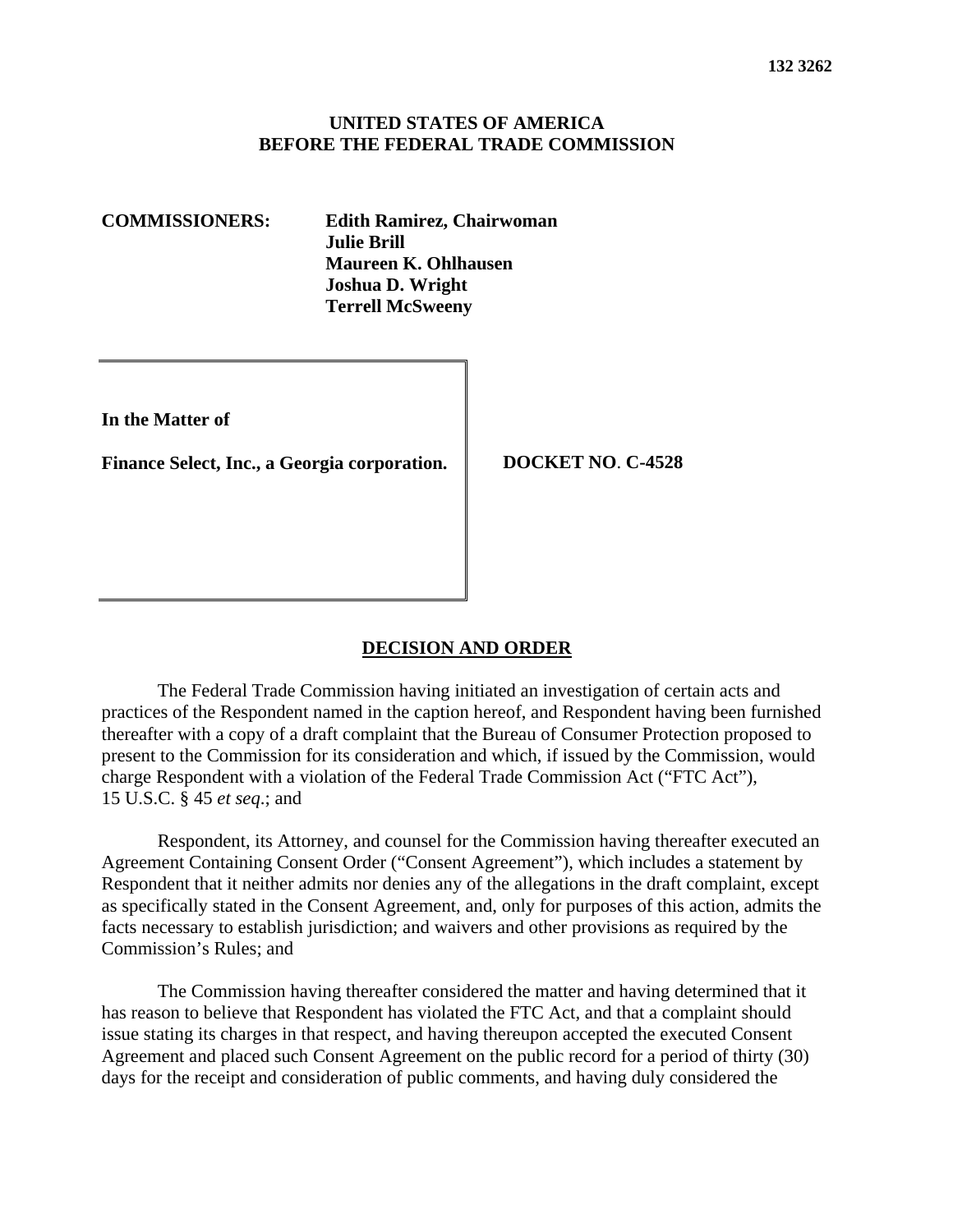comments received from interested persons pursuant to Commission Rule 2.34, 16 C.F.R. § 2.34, now in further conformity with the procedure prescribed in Commission Rule 2.34, the Commission hereby issues its complaint, makes the following jurisdictional findings, and enters the following order:

1. Respondent Finance Select, Inc., d/b/a Fast Cash Title Pawn ("Fast Cash") is a Georgia corporation with its principal place of business at 432 Newnan Rd, Carrollton, GA, 30117.

2. The Federal Trade Commission has jurisdiction of the subject matter of this proceeding and of Respondent, and the proceeding is in the public interest.

# **ORDER**

## **DEFINITIONS**

For purposes of this order, the following definitions shall apply:

A. "**Consumer Credit**" means credit offered or extended to a consumer primarily for personal, family, or household purposes, as set forth in Section 1026.2(a)(12) of Regulation Z, 12 C.F.R. §1026.2(a)(12) as amended.

## B. "**Clear and Conspicuous**" or "**Clearly and Conspicuously**" means:

- 1. In a print advertisement, the disclosure shall be in a type size, location, and in print that contrasts with the background against which it appears, sufficient for an ordinary consumer to notice, read, and comprehend it.
- 2. In an electronic medium, an audio disclosure shall be delivered in a volume and cadence sufficient for an ordinary consumer to hear and comprehend it. A video disclosure shall be of a size and shade, and appear on the screen for a duration, and in a location, sufficient for an ordinary consumer to read and comprehend it.
- 3. In a television or video advertisement, an audio disclosure shall be delivered in a volume and cadence sufficient for an ordinary consumer to hear and comprehend it. A video disclosure shall be of a size and shade, and appear on the screen for a duration, and in a location, sufficient for an ordinary consumer to read and comprehend it.
- 4. In a radio advertisement, the disclosure shall be delivered in a volume and cadence sufficient for an ordinary consumer to hear and comprehend it.
- 5. In all advertisements, the disclosure shall be in understandable language and syntax. Nothing contrary to, inconsistent with, or in mitigation of the disclosure shall be used in any advertisement or promotion.
- C. "**Respondent**" means Finance Select, Inc. and its successors and assigns.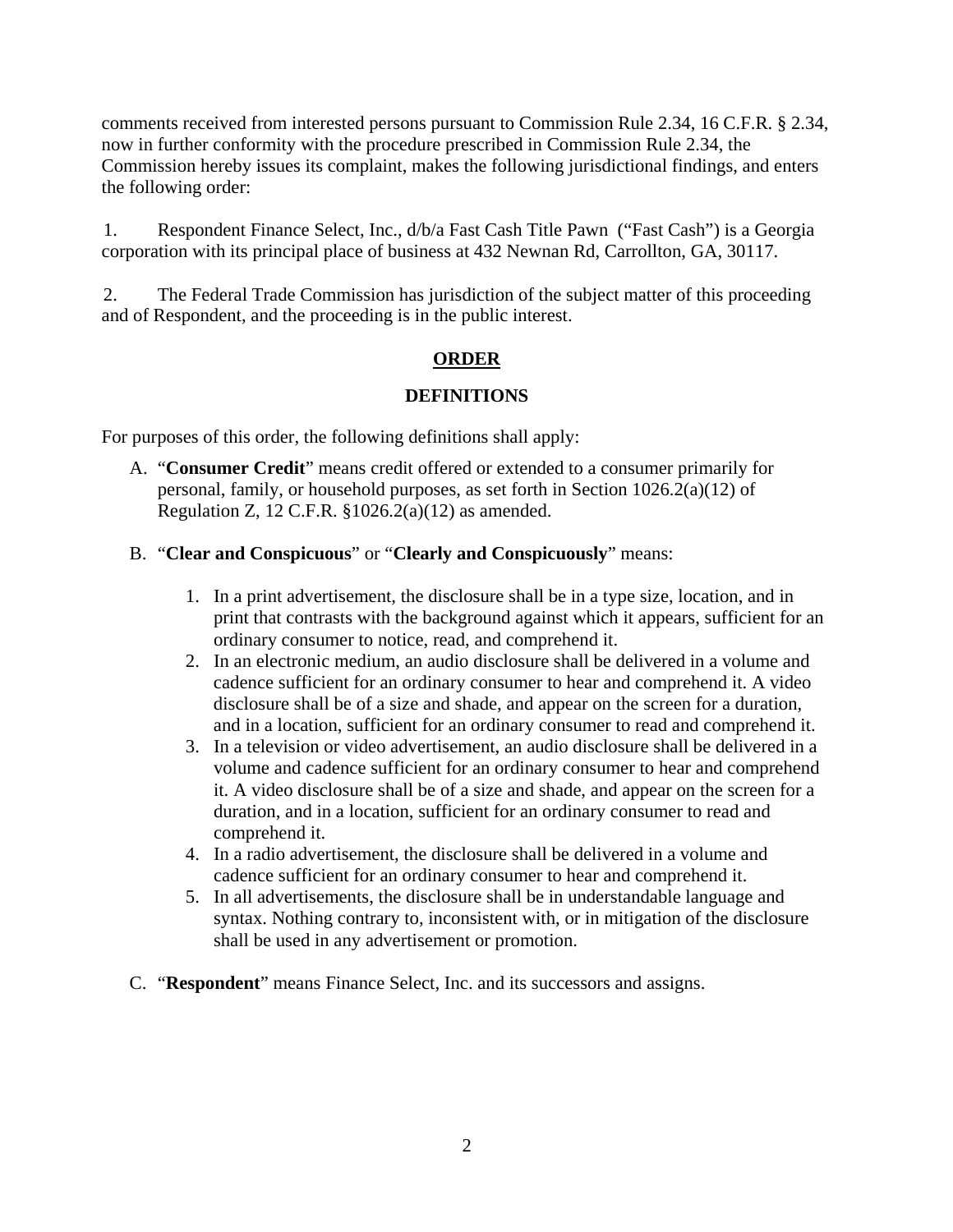### **I.**

**IT IS HEREBY ORDERED** that Respondent and its officers, agents, representatives, and employees, directly or indirectly, in connection with any advertisement for any extension of consumer credit, in or affecting commerce, shall not, in any manner, expressly or by implication:

- A. State an introductory or temporary finance charge without disclosing, clearly and conspicuously, the finance charge after the introductory or temporary period ends;
- B. State an introductory or temporary finance charge without disclosing, clearly and conspicuously, the full effect of failing to make a timely complete repayment of the loan within the introductory or temporary time period;
- C. Fail to disclose, clearly and conspicuously, all qualifying terms associated with obtaining the loan at its advertised rate, including but not limited to, minimum loan requirements, new customer requirements, and any other material term;
- D. Fail to disclose, clearly and conspicuously, all costs associated with obtaining the loan, including but not limited to transaction costs, registration costs or fees, recording costs or fees, and title fees; or
- E. Misrepresent any other material fact about the terms of the loan.

### **II.**

**IT IS FURTHER ORDERED** that Respondent shall deliver as soon as practicable, but in no event later than thirty (30) days after entry of this order, an exact copy (written or electronic) of this order, showing the date of delivery, to all of Respondent's current and future principals, officers, directors, and managers and to all current employees, agents, and representatives having responsibilities with respect to the advertisement of consumer credit, and shall secure from each such person a signed and dated statement acknowledging receipt of the order. Respondent shall deliver this order to future personnel within thirty (30) days after the person assumes such position or responsibilities.

#### **III.**

**IT IS FURTHER ORDERED** that Respondent, shall, for five (5) years after the last date of dissemination of any representation covered by this order, maintain and upon request make available to the Federal Trade Commission for inspection and copying:

- A. All advertisements and promotional materials containing the representation;
- B. All materials that were relied upon in disseminating the representation;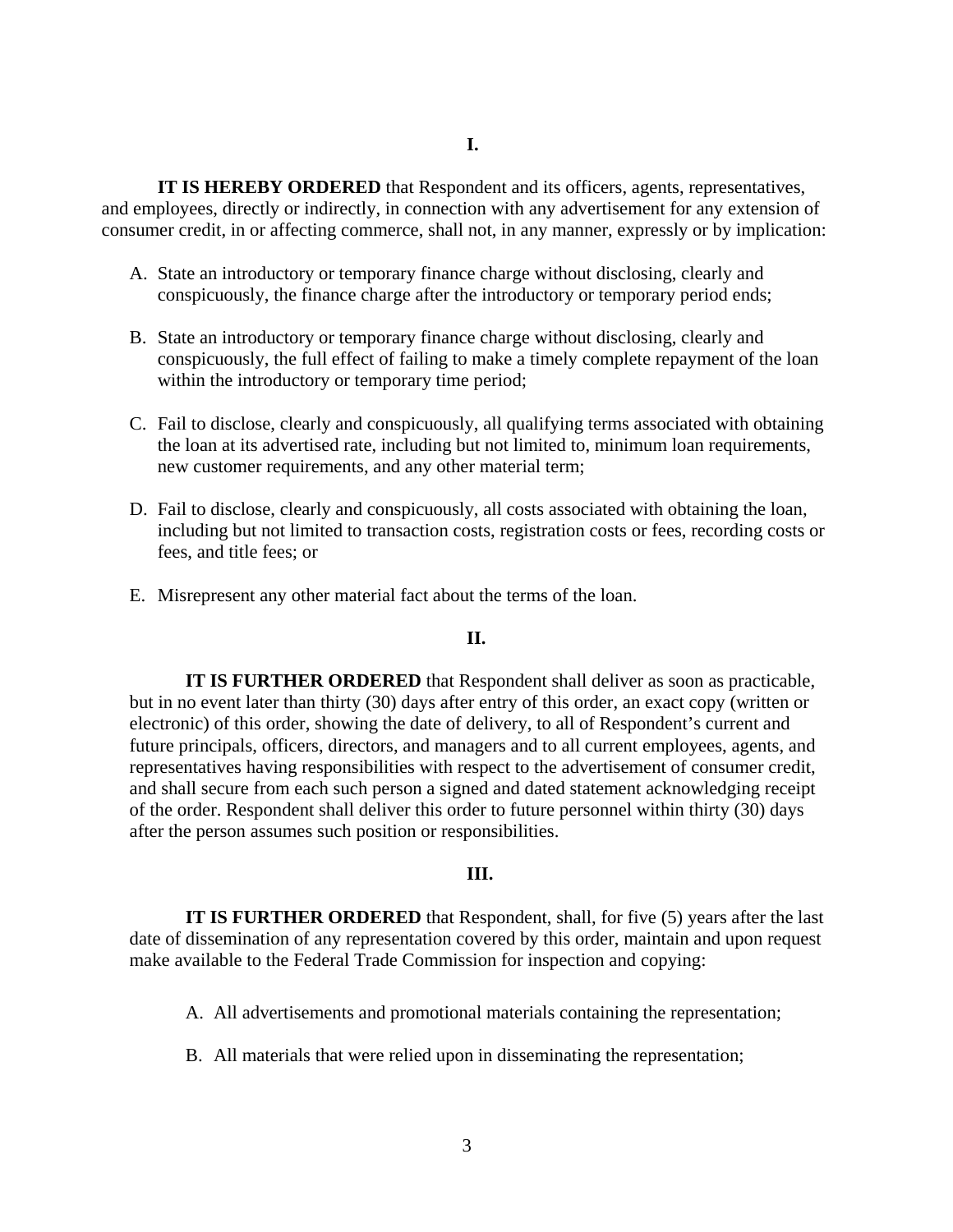- C. All tests, reports, studies, surveys, demonstrations, or other evidence in its possession or control that contradict, qualify, or call into question the representation, or the basis relied upon for the representation, including complaints and other communications with consumers or with governmental or consumer protection organizations; and
- D. Other records that will demonstrate compliance with the requirements of this order.

#### **IV.**

**IT IS FURTHER ORDERED** that Respondent, shall notify the Commission at least thirty (30) days prior to any change in the corporation that may affect compliance obligations arising under this order, including but not limited to a dissolution, assignment, sale, merger, or other action that would result in the emergence of a successor; the creation or dissolution of a subsidiary, parent, or affiliate that engages in any acts or practices subject to this order; the proposed filing of a bankruptcy petition; or a change in the corporate name or address. Provided, however, that, with respect to any proposed change in the corporation about which Respondent learns less than thirty (30) days prior to the date such action is to take place, Respondent shall notify the Commission as soon as is practicable after obtaining such knowledge. Unless otherwise directed by a representative of the Commission in writing, all notices required by this Part shall be emailed to [Debrief@ftc.gov](mailto:Debrief@ftc.gov) or sent by overnight courier (not the U.S. Postal Service) to: Associate Director for Enforcement, Bureau of Consumer Protection, Federal Trade Commission, 600 Pennsylvania Avenue NW, Washington, DC 20580. The subject line must begin: In re Finance Select, Inc., Docket No.C-4528.

#### **V.**

**IT IS FURTHER ORDERED** that Respondent, within sixty (60) days after the date of service of this order, shall file with the Commission a true and accurate report, in writing, setting forth in detail the manner and form of its own compliance with this order. Within ten (10) days of receipt of written notice from a representative of the Commission, it shall submit additional true and accurate written reports.

## **VI.**

This order will terminate on June 2, 2035, or twenty (20) years from the most recent date that the United States or the Federal Trade Commission files a complaint (with or without an accompanying consent decree) in federal court alleging any violation of the order, whichever comes later; provided, however, that the filing of such a complaint will not affect the duration of:

- A. Any Part in this order that terminates in less than twenty (20) years;
- B. This order's application to any Respondent that is not named as a defendant in such complaint; and